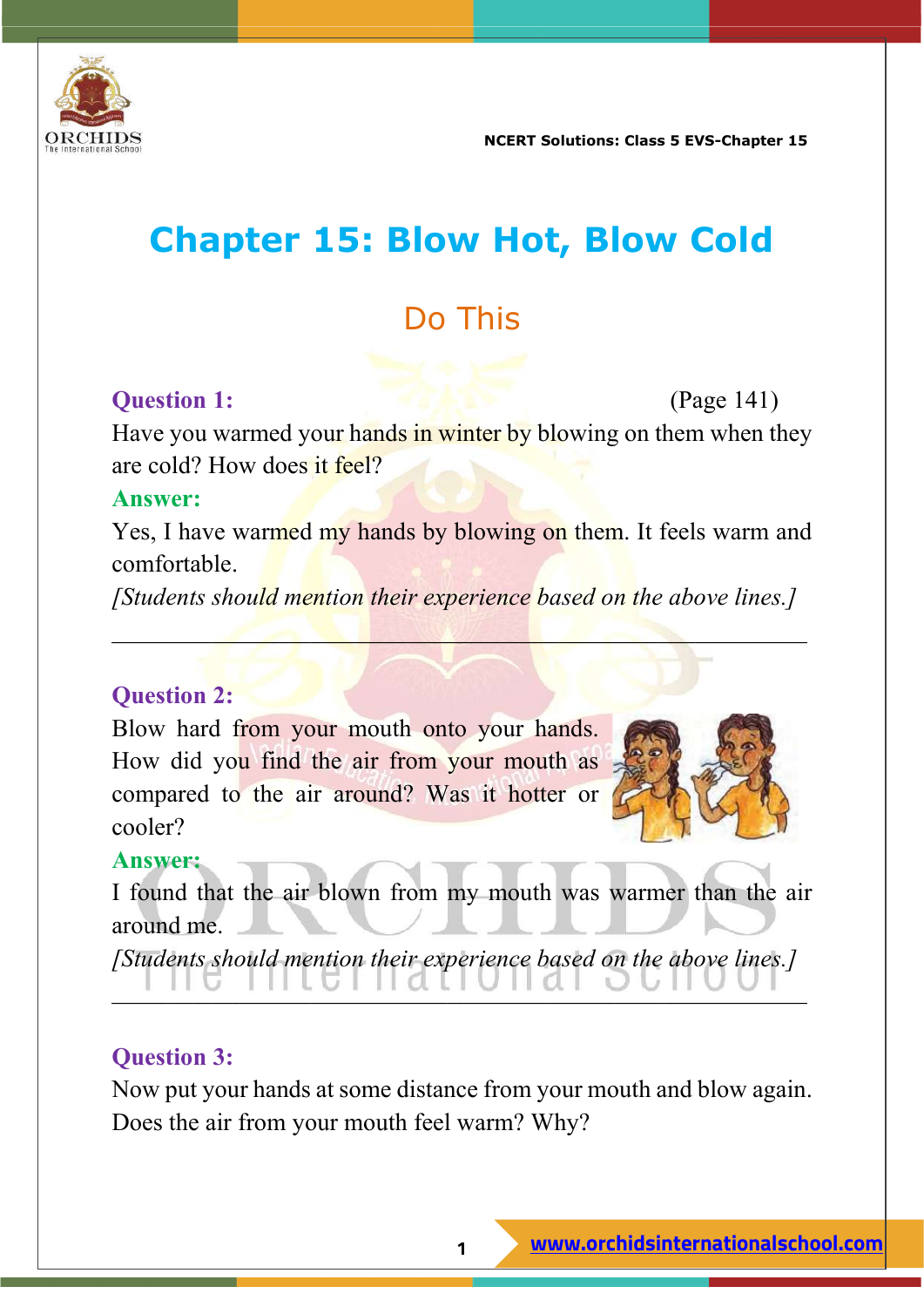

#### **Answer:**

When the hands are at a distance from my mouth, the air seems less warm. It happens because when the air travels for a distance, it gets mixed up with the surrounding air and becomes less warm.

*[Students should mention their experience based on the above lines.]*

 $\mathcal{L}_\text{max}$  and  $\mathcal{L}_\text{max}$  are the set of the set of the set of the set of the set of the set of the set of the set of the set of the set of the set of the set of the set of the set of the set of the set of the set o

# Think and Tell

### **Question 1:** (Page 142)

Can you think of any other way in which you use the warmth from your breath?



#### **Answer:**

Yes, we can use warmth from our breath in the following situations—

- i) To soothe red eyes.
- ii) To soothe minor bruises and injuries.

#### $\sim$   $\sim$   $\sim$   $\sim$   $\sim$   $\sim$   $\sim$ International School **Question 2:**

Fold a piece of cloth 3-4 times. Now bring it close to your mouth and blow hard on it. Did the cloth become warm?

#### **Answer:**

Yes, the cloth becomes warm.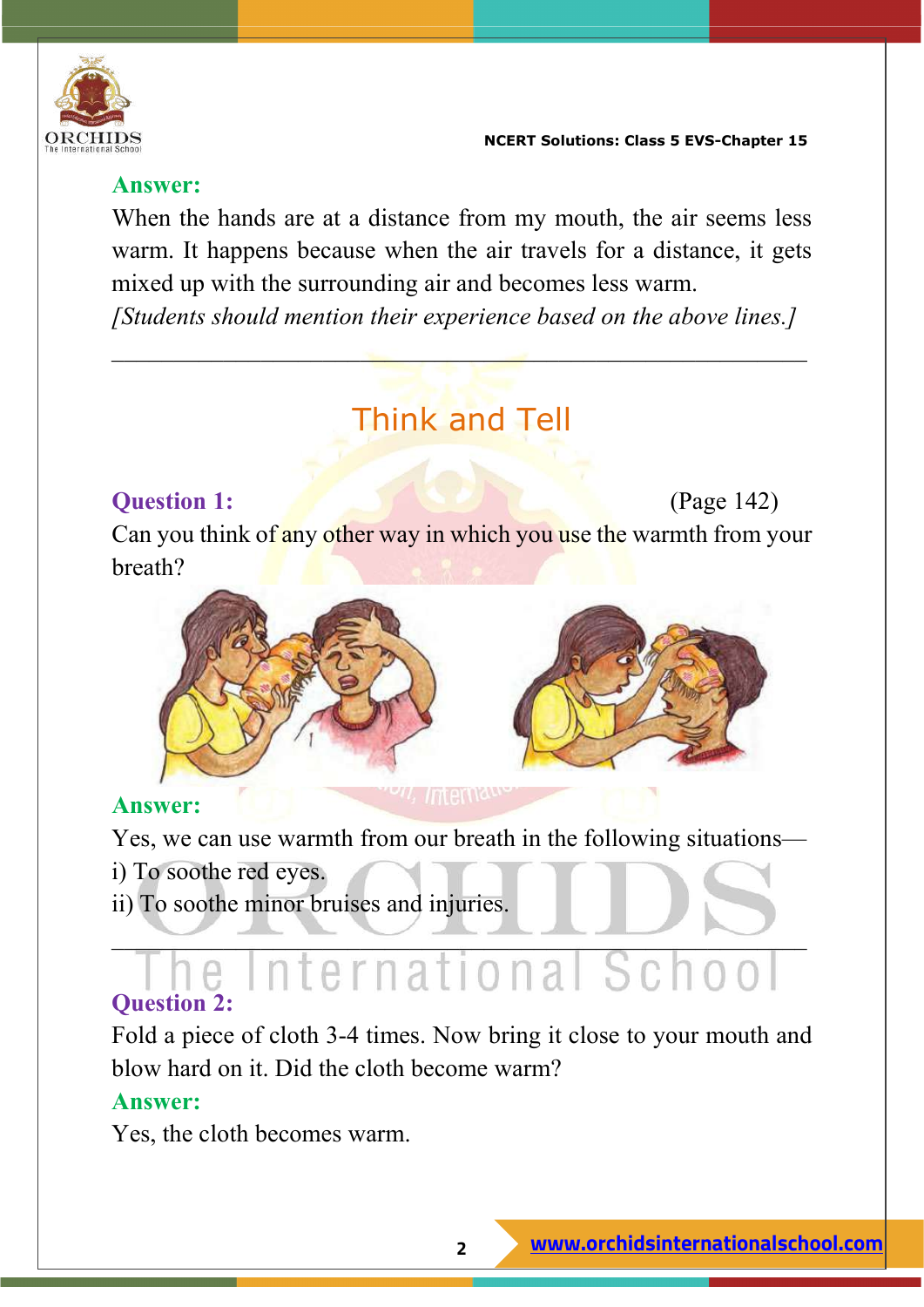

#### **Question 3:**

Balishtiye saw that the woodcutter was trying to cool the hot potatoes by blowing on them. What would have happened if he had eaten the potatoes without cooling them?

#### **Answer:**

Eating hot potatoes would have burnt his tongue and mouth.

### **Question 4:**

Have you ever burnt your tongue when you ate or drank something that was too hot? How do you cool some food when it is too hot?

 $\Box$  , and the state of  $\Box$  , and  $\Box$  , and  $\Box$  . The state of  $\Box$ 

#### **Answer:**

Yes, I have often burnt my mouth while sipping hot tea and milk. I blow air to cool food when it is too hot.

*[Students should mention their experience based on the above lines.]*

 $\mathcal{L} = \mathcal{L} \mathcal{L} \mathcal{L} \mathcal{L} \mathcal{L} \mathcal{L} \mathcal{L} \mathcal{L} \mathcal{L} \mathcal{L} \mathcal{L} \mathcal{L} \mathcal{L} \mathcal{L} \mathcal{L} \mathcal{L} \mathcal{L} \mathcal{L} \mathcal{L} \mathcal{L} \mathcal{L} \mathcal{L} \mathcal{L} \mathcal{L} \mathcal{L} \mathcal{L} \mathcal{L} \mathcal{L} \mathcal{L} \mathcal{L} \mathcal{L} \mathcal{L} \mathcal{L} \mathcal{L} \mathcal{L} \mathcal$ 

## **Question 5:**

If you were to cool these three hot things—*dal*, *roti*, rice—in which ways would you do so?

#### **Answer:**

I would use the following methods to cool the above-mentioned things—

i) *Dal:* Keeping it in a wide flat container so that it cools quickly.

ii) *Roti*: Tearing it in pieces would cool it quickly, and it would allow the warm air to escape.

iii) Rice: It can be cooled by spreading it in an open vessel.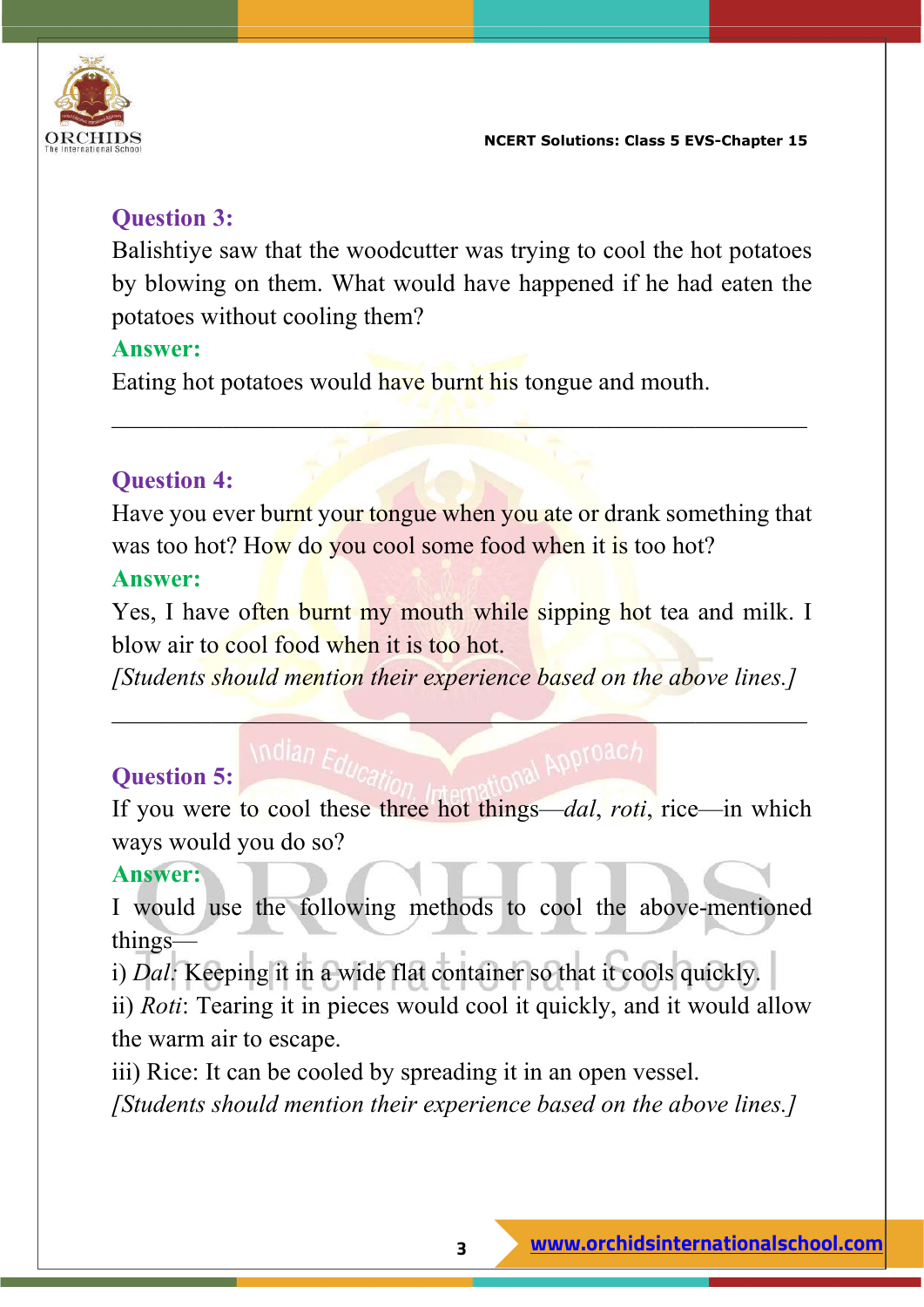

#### **Question 5:**

Mini tried to cool her tea by blowing on it. Which do you think will be hotter—Mini's tea or the air she blew from her mouth?

#### **Answer:**

Mini's tea would be hotter than the air blown.



### **Question 6:**

Sonu was feeling very cold. He kept blowing on to his hands. Now think and write, which will be cooler—Sonu's hands or his breath?

#### **Answer:**

Sonu's hand will be cooler.



## **Question 7: Millian**

For what other things do you blow air from your mouth? **Answer:**

Some other activities which can be done by blowing air from the mouth are as follows—

\_\_\_\_\_\_\_\_\_\_\_\_\_\_\_\_\_\_\_\_\_\_\_\_\_\_\_\_\_\_\_\_\_\_\_\_\_\_\_\_\_\_\_\_\_\_\_\_\_\_\_\_\_\_\_\_

i) Inflating a balloon

ii) Blowing off a candle

- iii) Whistling
- iv) Wiping spectacles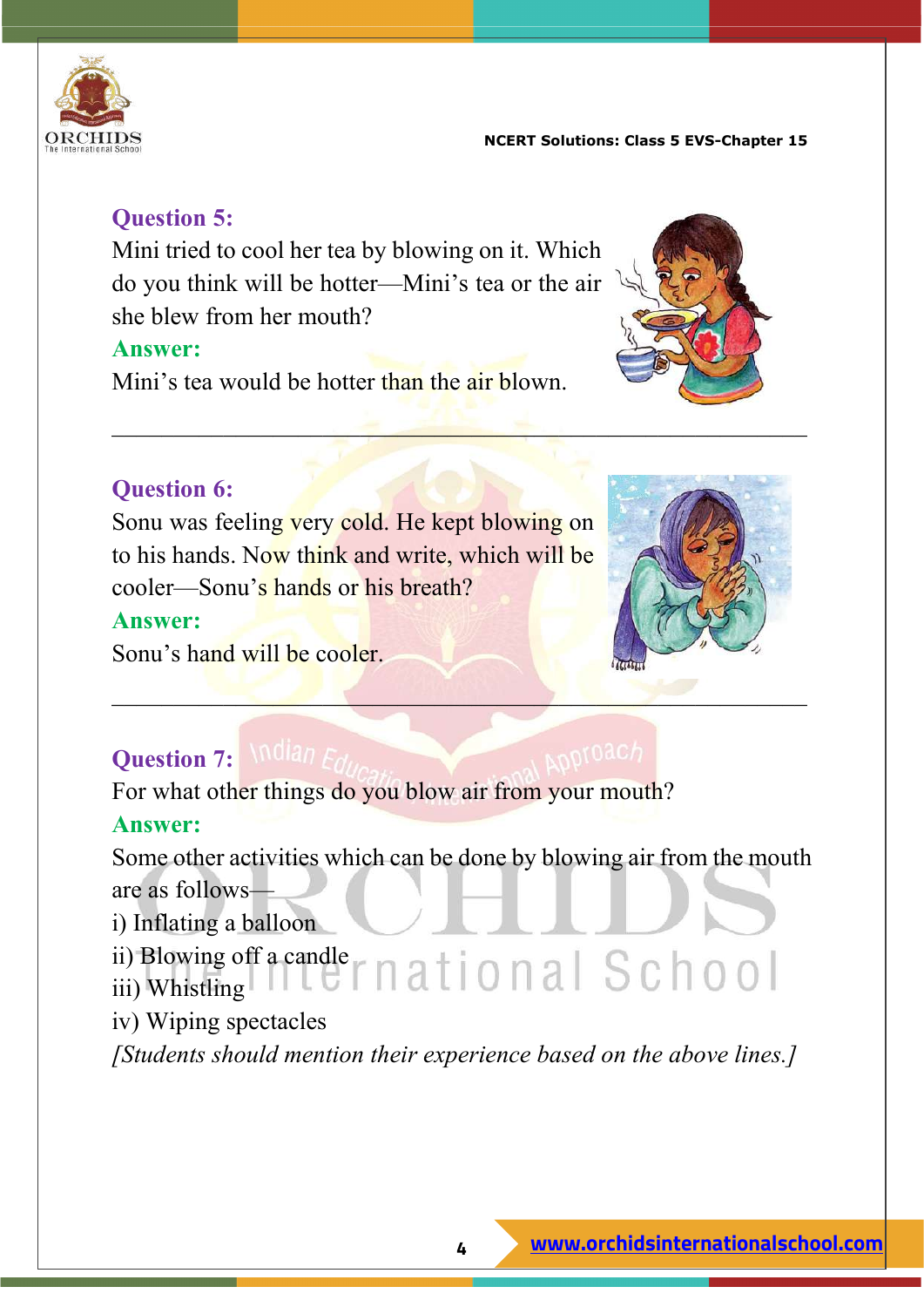

## Blow in Different Ways

#### **Question 1:** (Page 143)

Make whistles of the things given below. Write in a sequence—from the loudest to softest whistle.

- Wrapper of a toffee
- A leaf
- A balloon
- The cap of a pen
- $\overline{\phantom{a}}$  Any other thing

#### **Answer:**

The sequence from loudest to softest whistle will be—

- i) The cap of the pen
- ii) By putting fingers in the mouth
- ii) Wrapper of a toffee
- iii) A balloon

iv) A leaf

**Question 2:** (Page 144) Have you seen people playing different musical instruments like flute, dholak, been…guitar, mridang, etc. Can you recognise their sounds with your eyes closed? Find out more about these musical instruments. Collect their pictures too.l U II di

 $L_{100}$ , Internation.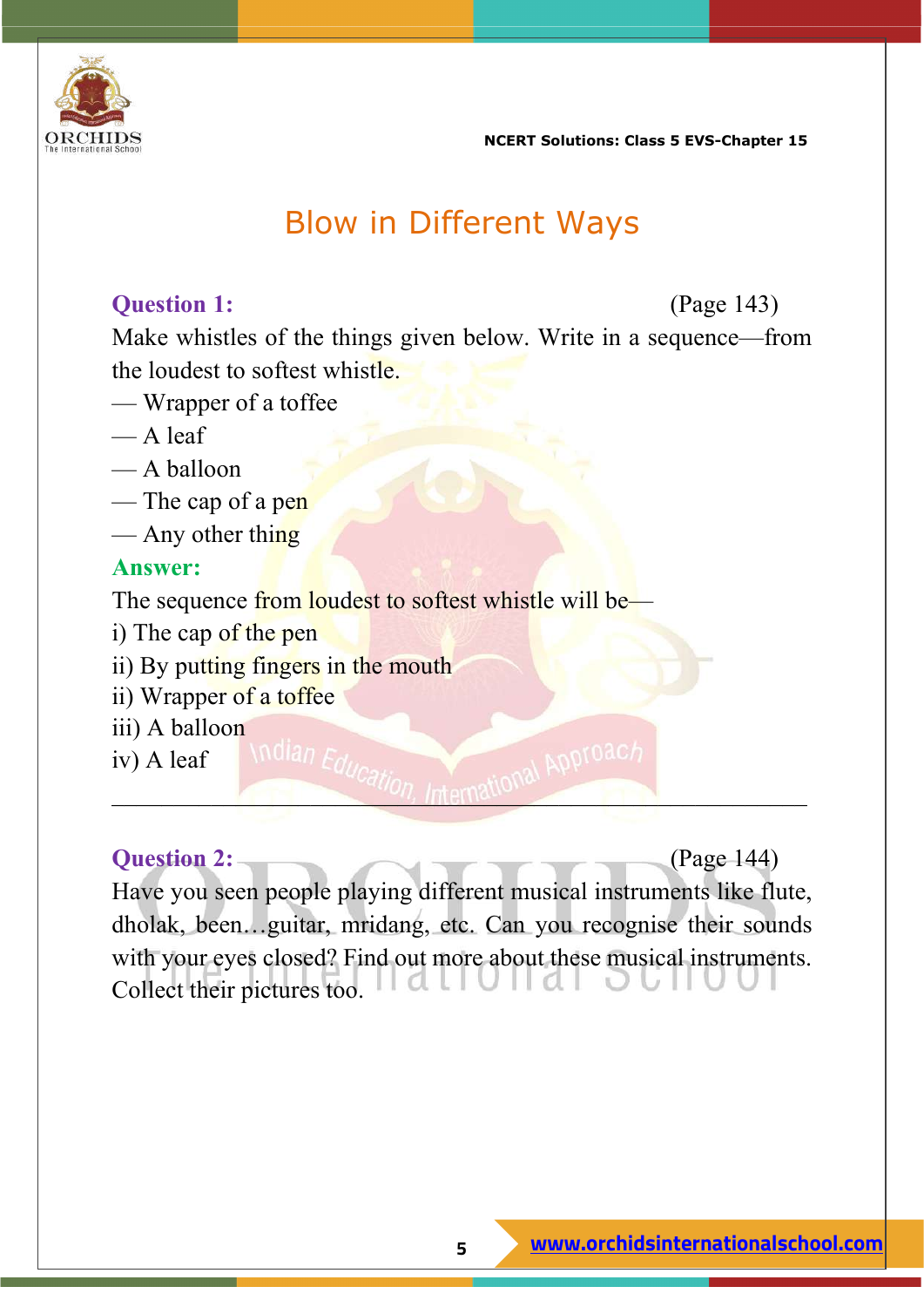

#### **Answer:**

Yes, we can identify the sounds of these instruments even if our eyes are closed. The instruments are described below—

i) Flute: It is a type of wind instrument. It is made of bamboo and played by blowing air into it.

ii) Dholak: It is a type of percussion instrument. It is a hollow cylinder where a membrane of leather is tied at both ends. The sound is produced by beating the leather membrane.



iii) Been: It is a kind of wind instrument used by snake charmers. It is made of hollow dry pumpkin. Indian Education

iv) Guitar: It is a type of string instrument. The metal strings attached to the wooden base are used to produce sound.

v) Mridang: It is also a percussion



<u> INTERNATIONAL PROPERTY</u>

instrument that is made of hollowed jackfruit wood.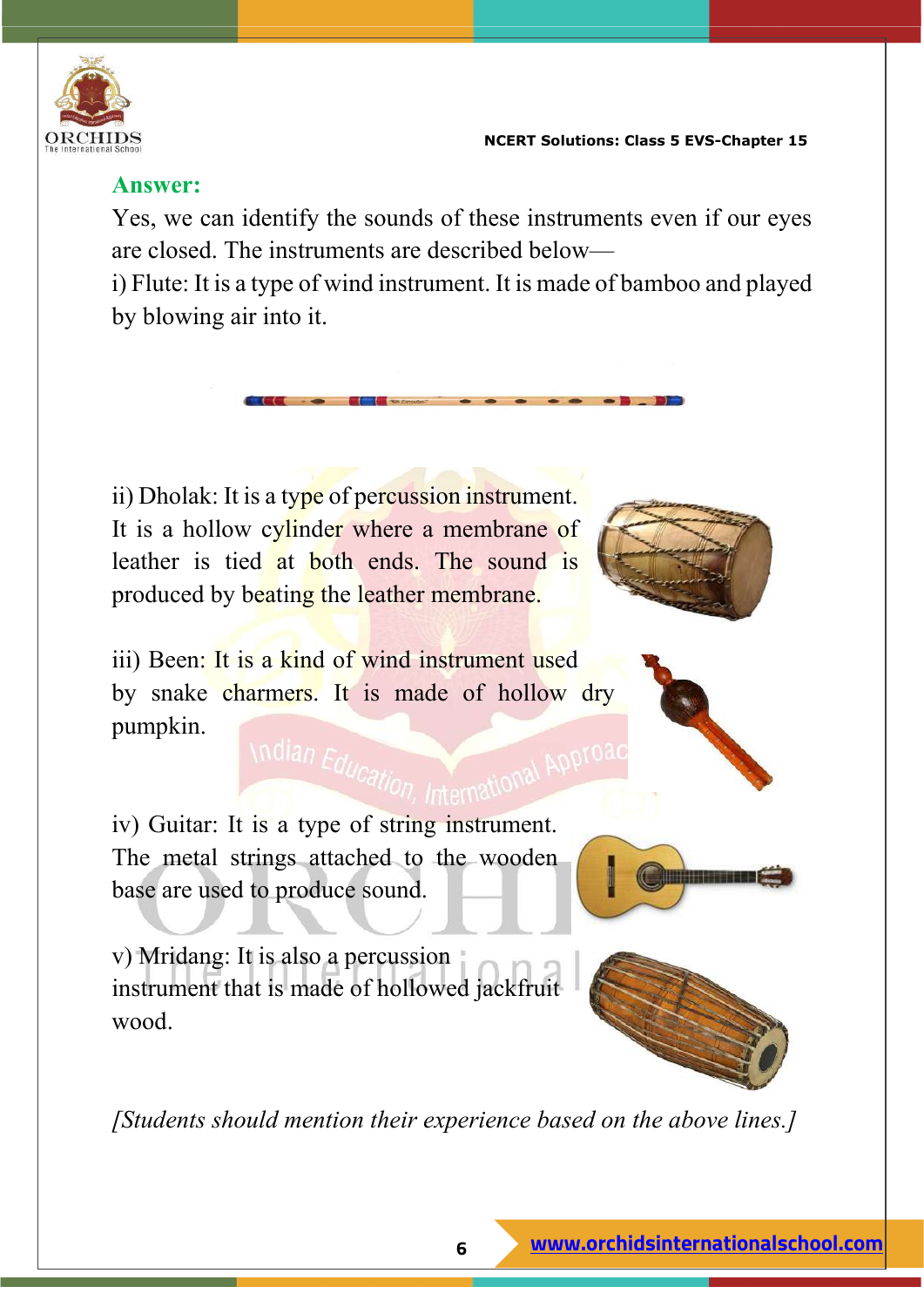

## **Write**

#### **Question 1:** (Page 144)

Can you name some things which produce melodious or pleasing sounds when we blow into them?

#### **Answer:**

The following instruments produce melodious sounds when we blow into them—

i) Mouth organ, ii) Flute, iii) Banjo, iv) Bagpipe.

## Do This and Discuss

 $\mathcal{L} = \mathcal{L} \mathcal{L} = \mathcal{L} \mathcal{L} = \mathcal{L} \mathcal{L}$ 

#### **Question 1: Constant Constant Constant Constant Constant Constant Constant Constant Constant Constant Constant Constant Constant Constant Constant Constant Constant Constant Constant Constant Constant Constant Constant**

Have you seen someone blowing on their spectacles to wipe them clean? How does the air from the mouth help in cleaning the spectacles?

#### **Answer:**

As soon as the warm air touches the surface of the spectacles, it gets converted into water vapour due to the cold surface. The water vapour provides the required moisture to wipe the dirt off from the spectacles.

 $\blacksquare$ 

#### **Question 2:**

Take a glass. Bring it near your mouth and blow hard on it. Do these two or three times. Does the glass look hazy?

#### **Answer:**

Yes, the glass looks hazy because of the droplets of water vapour settled on it.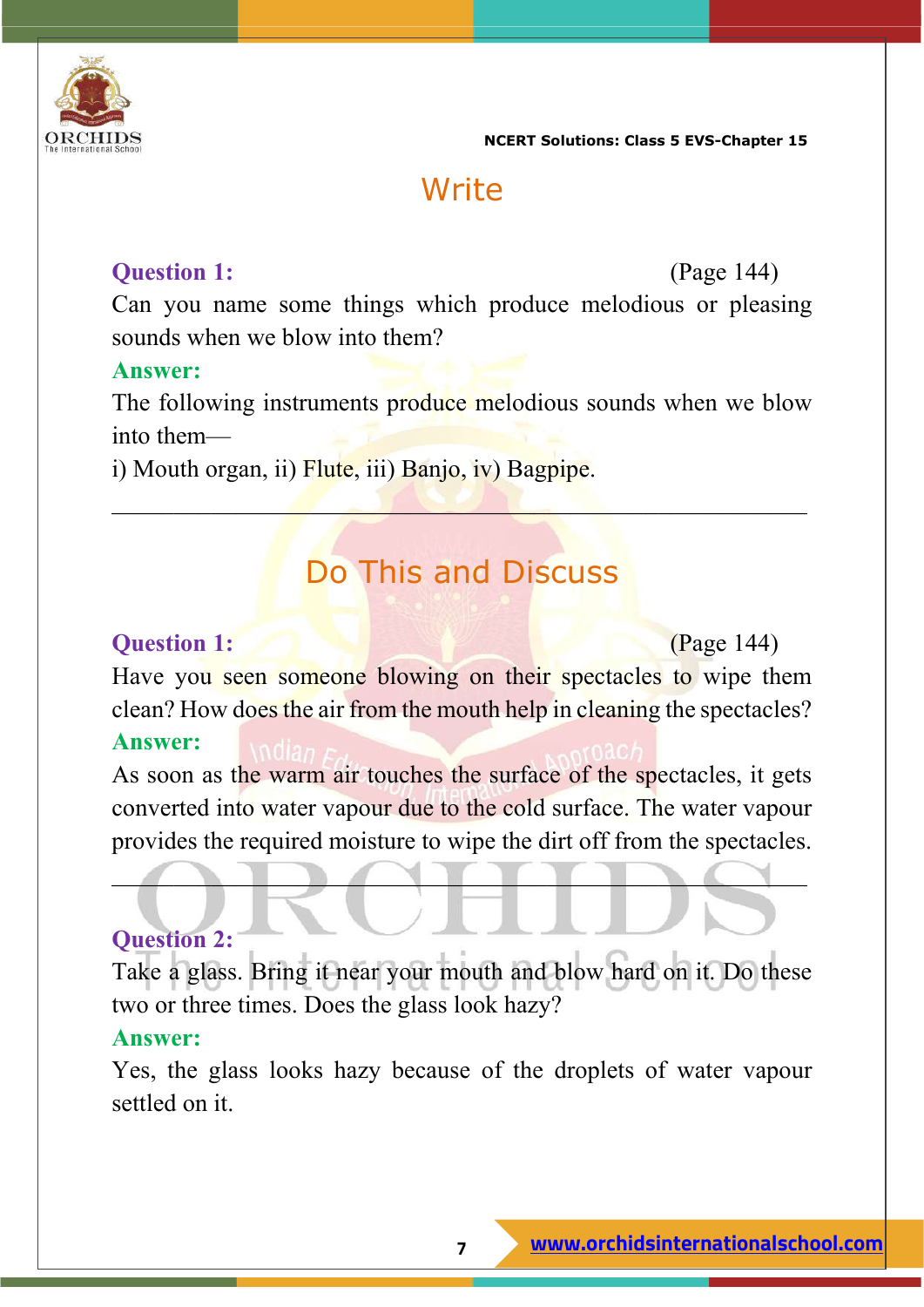

#### **Question 3:**

Can you make a mirror hazy in the same way? Can you tell by touching the mirror what made it hazy? Is the air you blew from your mouth dry or wet?

#### **Answer:**

Yes, the mirror can be made hazy in the same way. We can also relate it to the situation when we take a hot shower, and the mirror, in the meantime, becomes hazy. In both the situations, the mirror becomes hazy because of the water vapour droplets settled on its surface. The air which I blew from my mouth was wet.

 $\mathcal{L} = \mathcal{L} \mathcal{L}$  , where  $\mathcal{L} = \mathcal{L} \mathcal{L}$  , we have the  $\mathcal{L} = \mathcal{L} \mathcal{L}$ 

### **Question 4:**

Put your hand on your chest. When you breathe in, does your chest come out or go in.

#### **Answer:**

Yes, while breathing in, my chest comes out, and while breathing out, it goes in.

\_\_\_\_\_\_\_\_\_\_\_\_\_\_\_\_\_\_\_\_\_\_\_\_\_\_\_\_\_\_\_\_\_\_\_\_\_\_\_\_\_\_\_\_\_\_\_\_\_\_\_\_\_\_\_\_

# Measure Your Chest

## **Question 1:** (Page 144)

Take a deep breath in Take a deep breath in<br>Ask your friend to measure your chest with a thread. Measurement…………………….

#### **Answer:**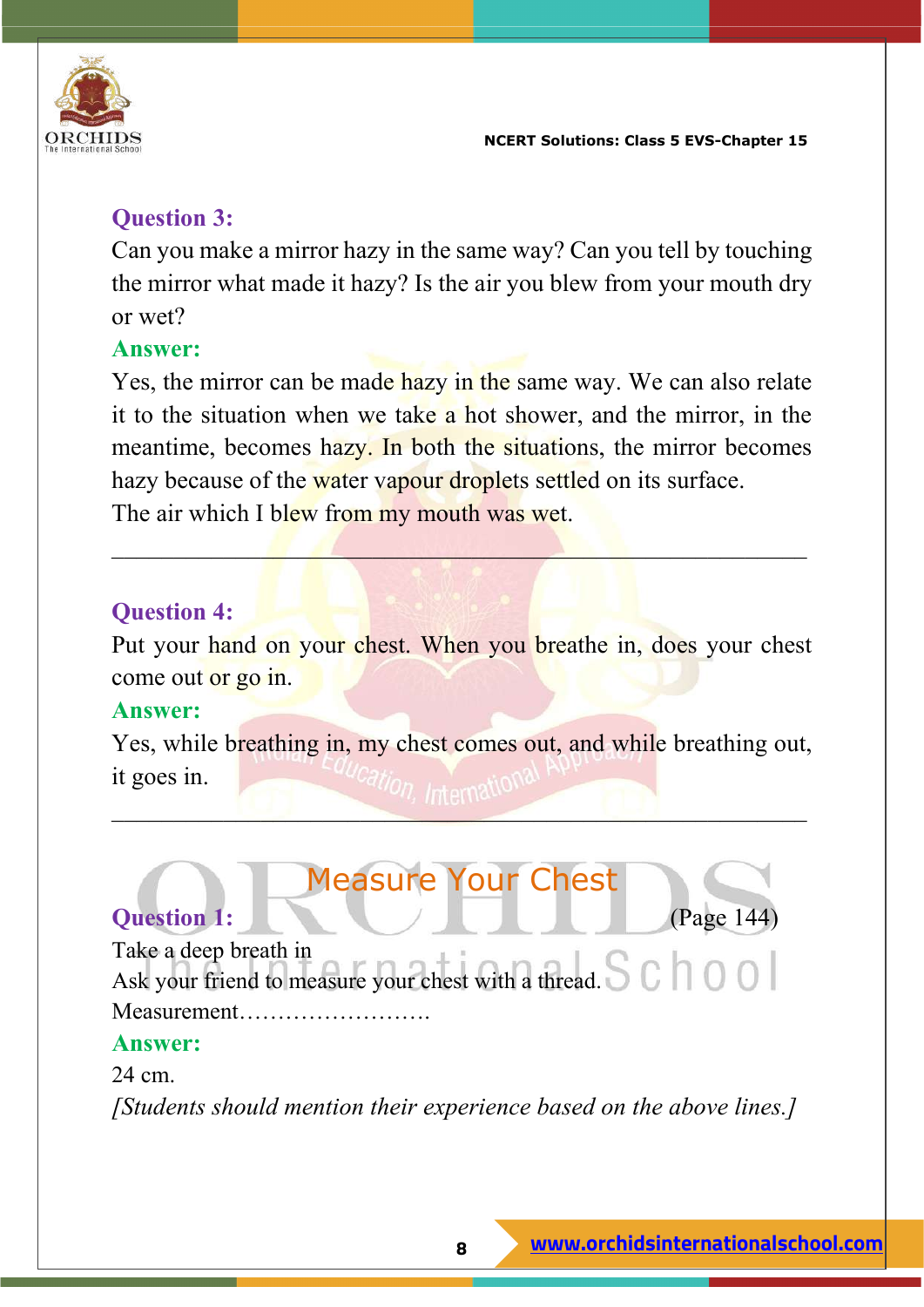

#### **Question 2:**

Now breathe out.

Again, ask your friend to measure your chest.

Measurement………….

#### **Answer:**

#### 20 cm.

*[Students should mention their experience based on the above lines.]*

 $\mathcal{L} = \{ \mathcal{L} \in \mathcal{L} \mid \mathcal{L} \in \mathcal{L} \}$  , where  $\mathcal{L} = \{ \mathcal{L} \}$  ,  $\mathcal{L} = \{ \mathcal{L} \}$ 

#### **Question 3:**

Was there any difference in the two measurements of your chest? **Answer:** 

When I breathe in, the measurement of my chest is more than when I breathe out. In this case, the difference was 4 cm.

*[Students should mention their experience based on the above lines.]*

 $\mathcal{L} = \{ \mathbf{I} \in \mathcal{L} \mid \mathcal{L} \neq \emptyset \}$ 

# How Many Breaths in One Minute

**Question 1:** (Page 145) Put your finger under your nose. Can you feel any air when you breathe out from your nose? **Answer:** 

 $\blacksquare$ 

Yes, I can feel the air when I breathe out from my nose.

#### **Question 2:**

Count how many times in one minute do you breathe in and breathe out.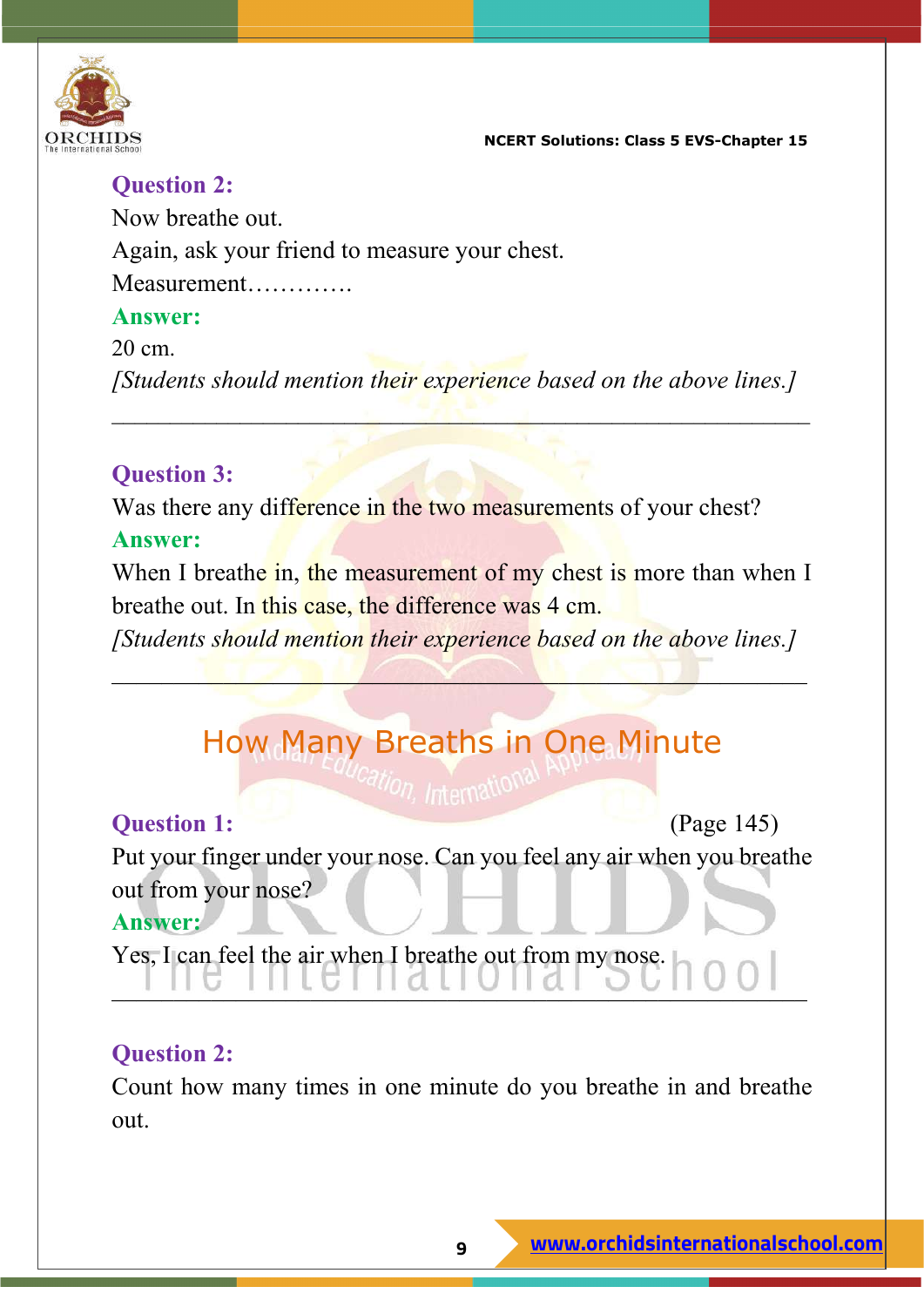

#### **Answer:**

I can breathe in and out around 15-17 times in a minute. *[Students should mention their experience based on the above lines.]*

#### **Question 3:**

Jump 30 times. Did you feel breathless? **Answer:**  Yes. I felt breathless, and I got tired. *[Students should mention their experience based on the above lines.]*

 $\mathcal{L}=\mathcal{L}$  and  $\mathcal{L}=\mathcal{L}$  and  $\mathcal{L}=\mathcal{L}$ 

#### **Question 4:**

Now again count how many times in one minute you breathed in and out.

#### **Answer:**

I am breathing around 20-25 times in a minute. *[Students should mention their experience based on the above lines.]*

 $\frac{u_{d}}{d}$ 

#### **Question 5:**

What was the difference in your count before and after jumping? **Answer:** 

The number of breaths per minute increased after jumping. The difference was around 5-7 breaths per minute. *[Students should mention their experience based on the above lines.]*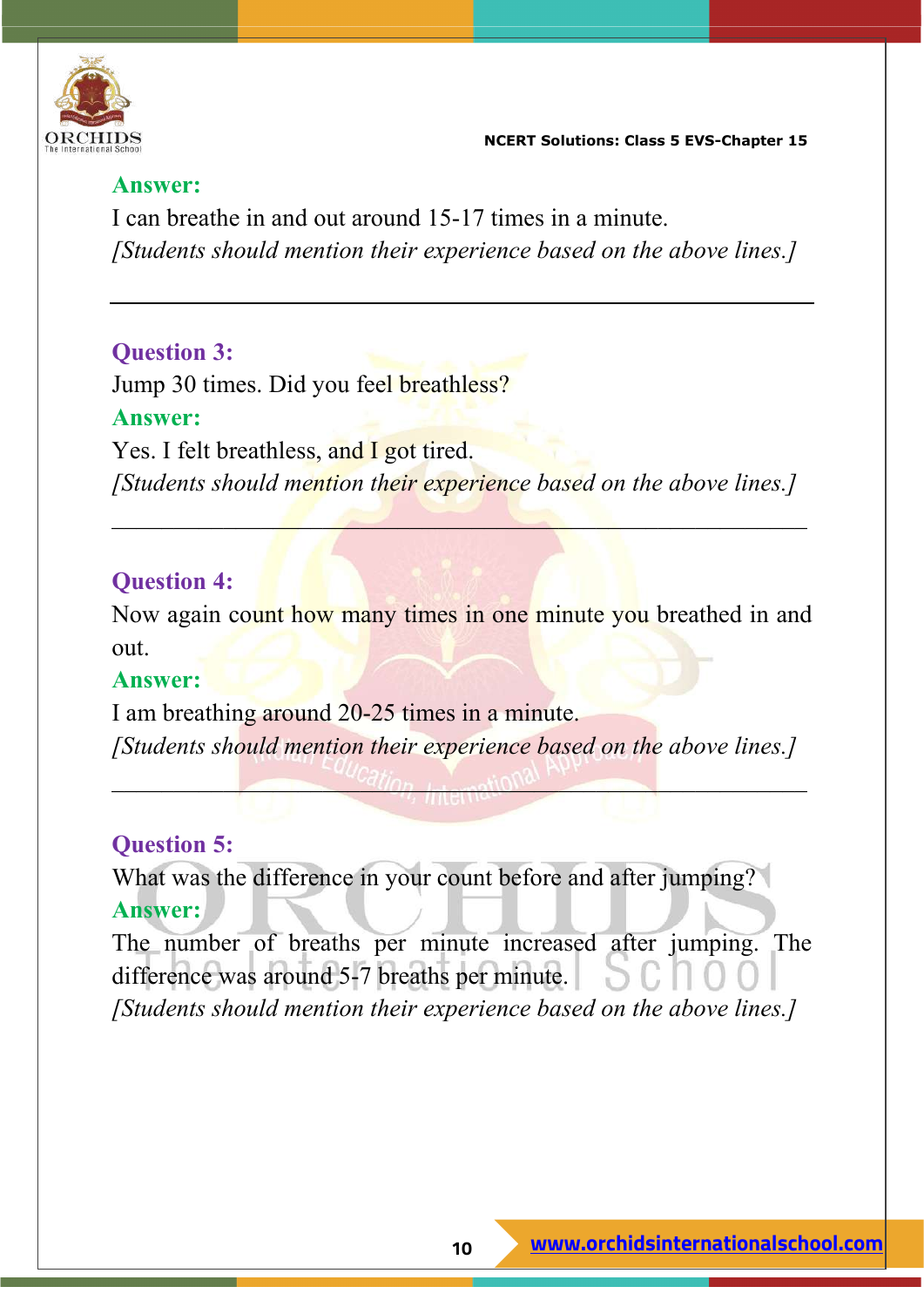

## The Clock Inside You

#### **Question 1:** (Page 145)

You have all heard the 'tick tick' of the clock. Have you seen a doctor using a stethoscope to listen to our chest? What do you think she hears? Where is the sound coming from? Is there a clock inside your chest that keeps ticking away?

#### **Answer:**

Yes, I have seen a doctor using a stethoscope to listen to our chest. She uses the stethoscope to hear our hearts. Our heart makes a sound *of lubdub* while pumping blood which is heard in the stethoscope. There is no clock inside our chest; the sound we hear is that of our heartbeat.

 $\mathcal{L}_\text{max} = \frac{1}{2} \sum_{i=1}^n \mathcal{L}_i^2 \left( \mathcal{L}_i^2 \right) \mathcal{L}_i^2 \left( \mathcal{L}_i^2 \right)$ 

#### **Question 2:**

Do you want to listen to your heartbeat? Take a rubber tube as long as the distance from your shoulder to your elbow. At one end of the tube fix a funnel. Place the funnel on the left side of your chest. Put the other end of the tube to your ear. Listen carefully. Did you hear a *dhak dhak* sound?

#### **Answer:**

The Inter

Yes, I heard a *dhak dhak* sound. It is the sound of our heartbeat.

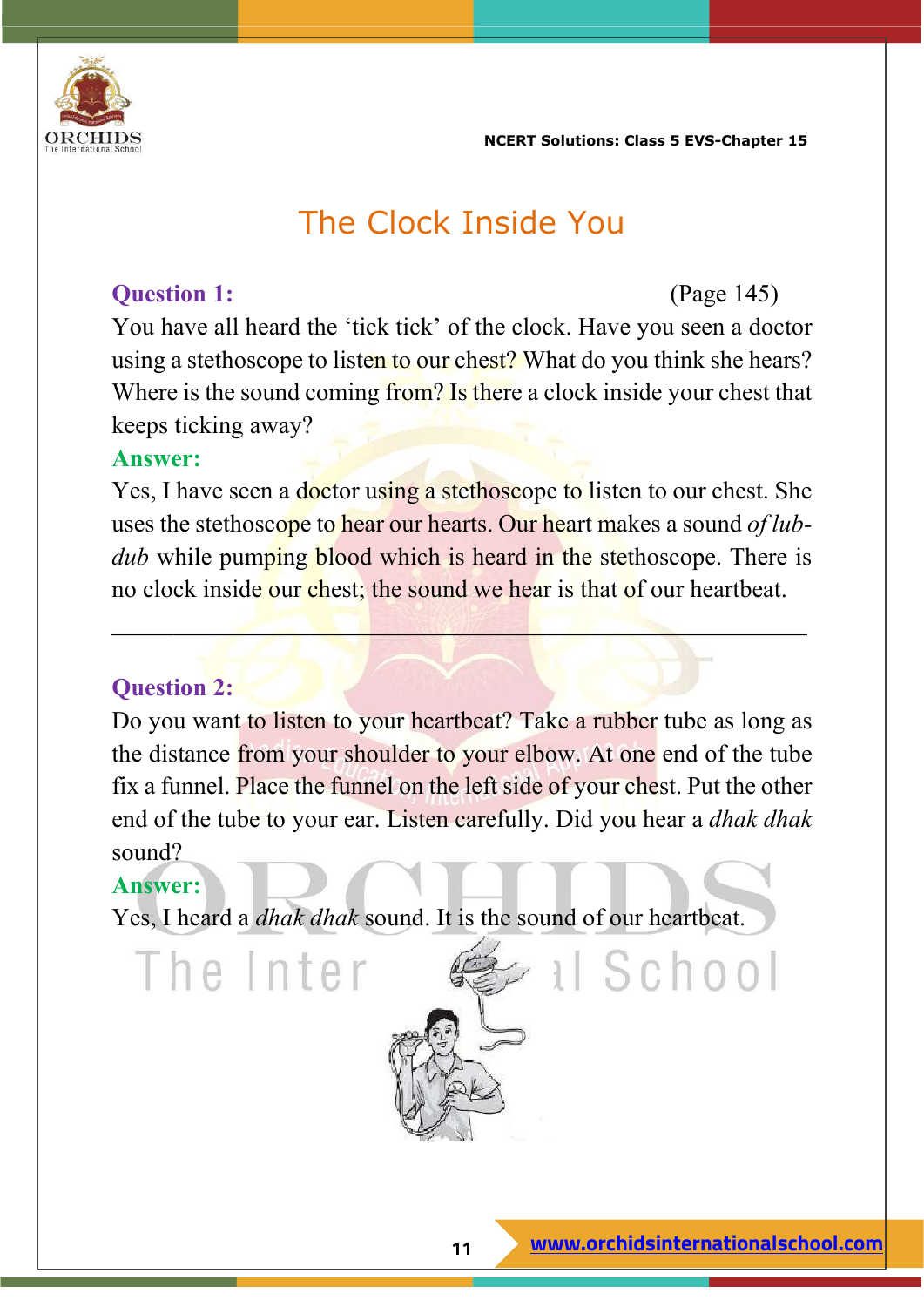

## Snake Tells the Flow of Air!

Stand with this snake below a fan. Look in which direction it moves. Take this paper snake to different places and observe its movement.

#### **Answer:**

When the paper snake is held under a fan, it rotates in an anti-clockwise direction since the air moves downwards.

#### **Question 2:**

Can you understand from the movement of the snake–if the air is moving upwards or downwards?

#### **Answer:**

Yes, the movement of the snake denotes the movement of air. The movement of the snake in the clockwise direction shows that air is moving upwards, and the movement of the snake in the anti-clockwise direction shows that the air is moving downwards.<br> $1002$